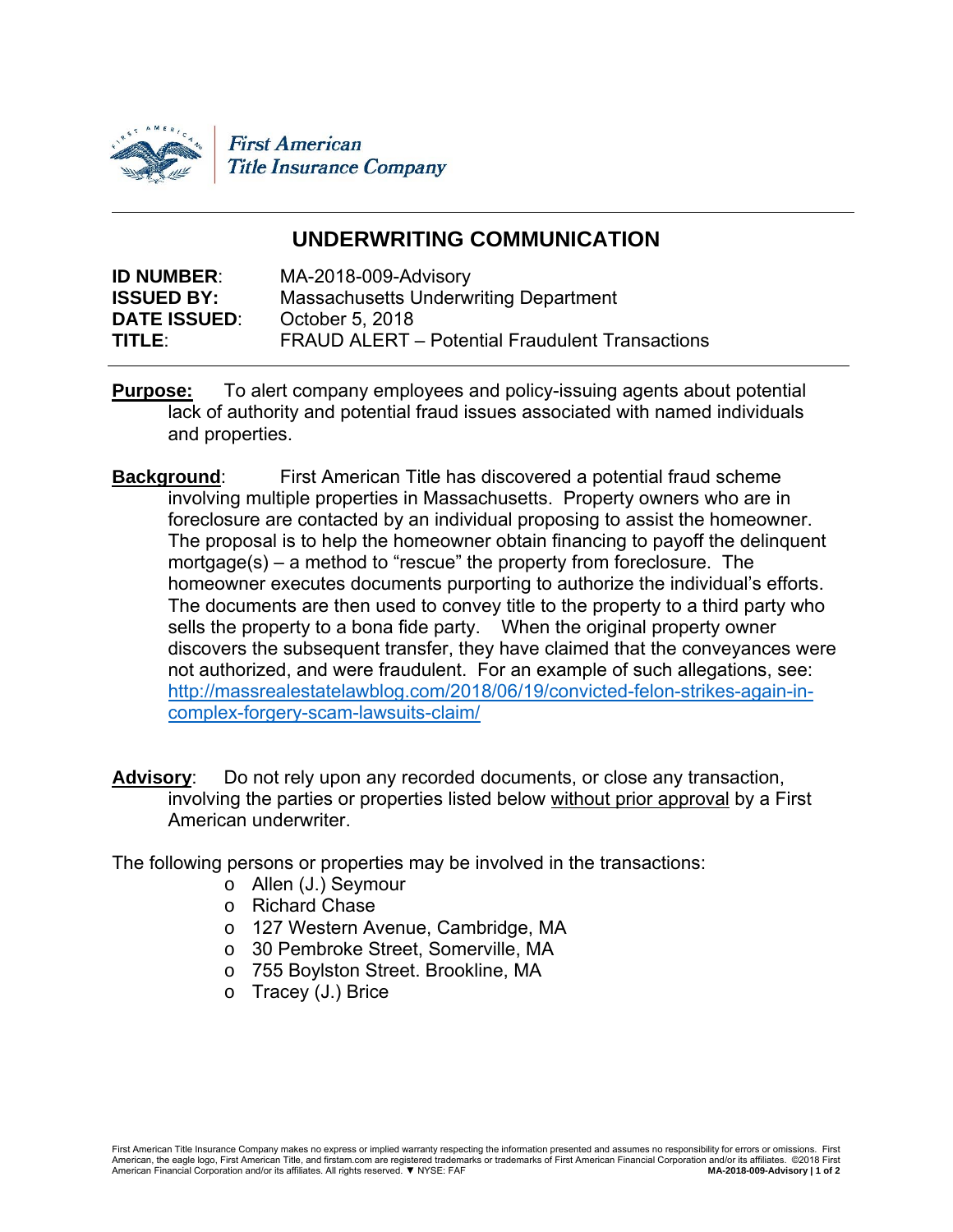- Also, learn the warning signs that may indicate that your deal may have a higher risk potential for fraud. The following red flags are indicators that your transaction may be at risk:
	- Property is in foreclosure or is otherwise distressed;
	- Recently recorded deed, release of mortgage, or power of attorney not associated with an apparent arms-length transaction;
	- Unpaid mortgages that would typically have been paid and released by prior transactions appearing in the chain of title;
	- There is a rush to open and close the transaction.

Names may change, however, the risk factors or red flags are fairly constant. Recognizing red flags in the chain of title will help you to prevent potential claim in the future.

## **Contact Information for Questions:**

The Massachusetts Underwriting Department at (866) 916-0967 or (617) 345-0088

## ADDITIONAL INFORMATION

See also National Underwriting Communication NA-2016-011 attached hereto.

\* \* \* \*

NOTE: This Underwriting Communication is intended for use by title issuing offices, title insurance agents, and approved attorneys of First American Title Insurance Company and any reliance by any other person or entity is unauthorized. While the scope of agency of First American Title Insurance Company agents is limited to the functions of underwriting and the issuance of title insurance policies on First American's behalf and does not include closing or escrow services, First American sometimes provides information and recommendations with regard to its agent's ancillary closing or escrow business as a courtesy to them. Moreover, some communications, depending on whether noncompliance could impact on liability under First American's title insurance policies or closing protection letters, should be considered directives. This Communication is being provided to First American agents with those considerations in mind. This Underwriting Communication should become a permanent part of your records to assure compliance with its requirements.

If you have questions, please contact your local underwriter or the Corporate Underwriting Department at (800) 854-3643.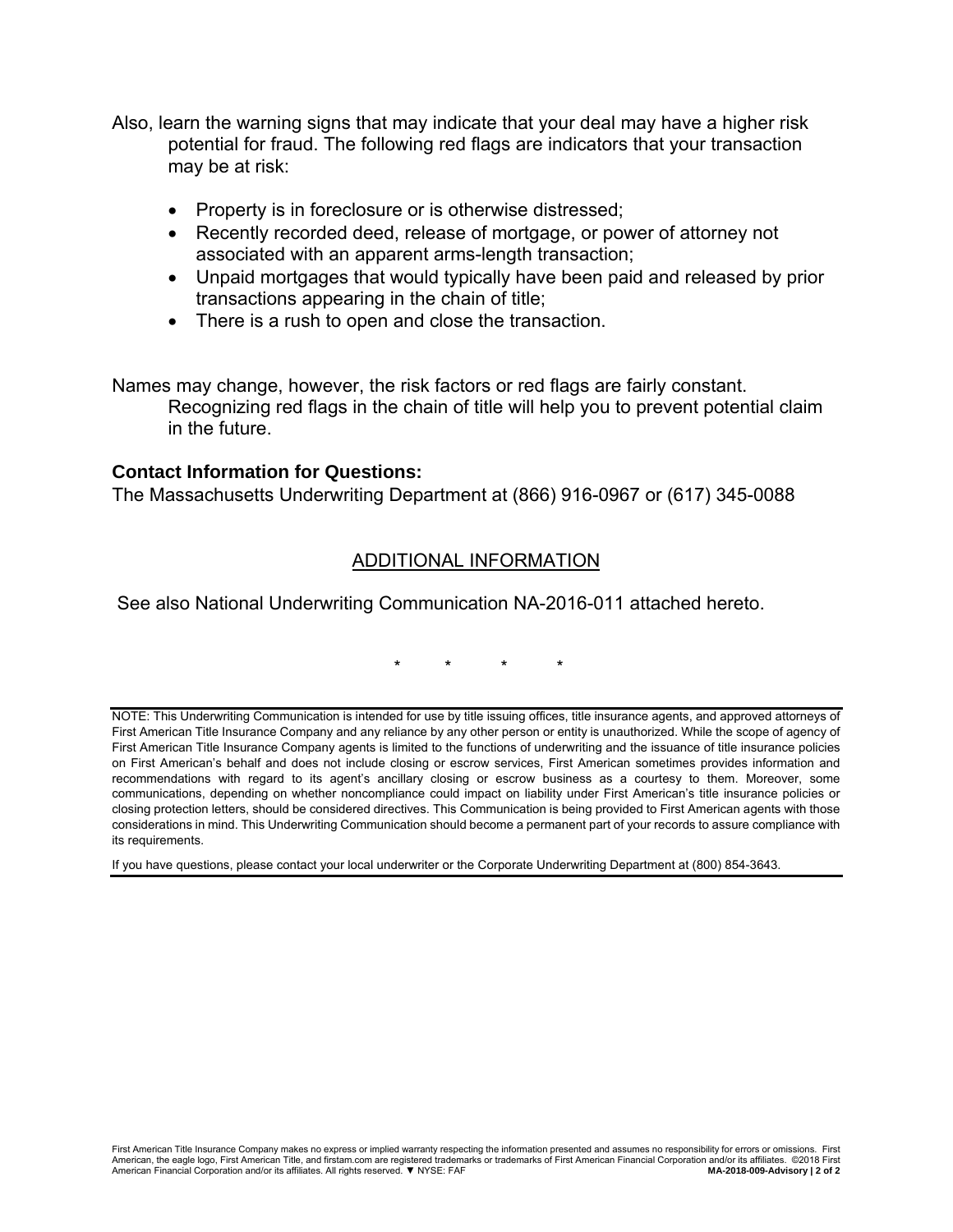

**First American Title** 

#### **UNDERWRITING COMMUNICATION**

#### **Issued by**

## *First American Title Insurance Company*

#### **NA-2016-011-Standard**

**Title: Search, Examination, and Closing Procedures for Suspicious Releases and Uninsured Deeds**

**Issued By: Corporate Underwriting Department**

**Date Issued: April 28, 2016**

**Purpose:** To provide guidance and establish requirements regarding the Company's search, examination and closing procedures for detecting and dealing with (i) a suspicious mortgage release or satisfaction, or deed of trust reconveyance (release, satisfaction, and reconveyance hereinafter referred to by the general term "Release") that appears in the chain of title, (ii) a Release introduced into the insured transaction to be recorded at or near the time of the closing and (iii) forgeries and uninsured deeds in the chain of title.

\_\_\_\_\_\_\_\_\_\_\_\_\_\_\_\_\_\_\_\_\_\_\_\_\_\_\_\_\_\_\_\_\_\_\_\_\_\_\_\_\_\_\_\_\_\_\_\_\_\_\_\_\_\_\_\_\_\_\_\_\_\_\_\_\_\_\_\_\_\_\_\_\_\_\_\_\_\_\_\_\_\_\_\_

**Background:** The Company spends millions of dollars each year on mortgage fraud claims. In an effort to prevent this, the Company has developed underwriting procedures for Suspicious Releases and uninsured deeds, as described in this Standard.

**Standard:** Follow the procedures set forth below.

#### **A. Search, examination, and closing procedure for Suspicious Releases**

A "Suspicious Release" is a release that does not coincide with a sale or refinance transaction. These Releases are considered suspicious because mortgages and deeds of trust are typically paid off as part of a sale or refinance transaction. Examples of Suspicious Releases include:

- A Release that was filed shortly before (but not as a part of) a closing;
- A Release presented at closing for recordation even though the title company or attorney doing the closing is not receiving funds to pay off the mortgage or deed of trust.

When examining the chain of title, the following steps must be taken, regardless of whether an initial title search, update, or date down of the Title is being performed.

#### **1. Review**

All Releases recorded within the last two years must be reviewed unless one of the following statements applies:

- The mortgage or deed of trust was recorded prior to, but not reflected in, a policy of title insurance issued by First American;
- The mortgage or deed of trust was recorded prior to the last full-value insured transfer (apparent arm's length sale transaction with a purchase money first mortgage or deed of trust); or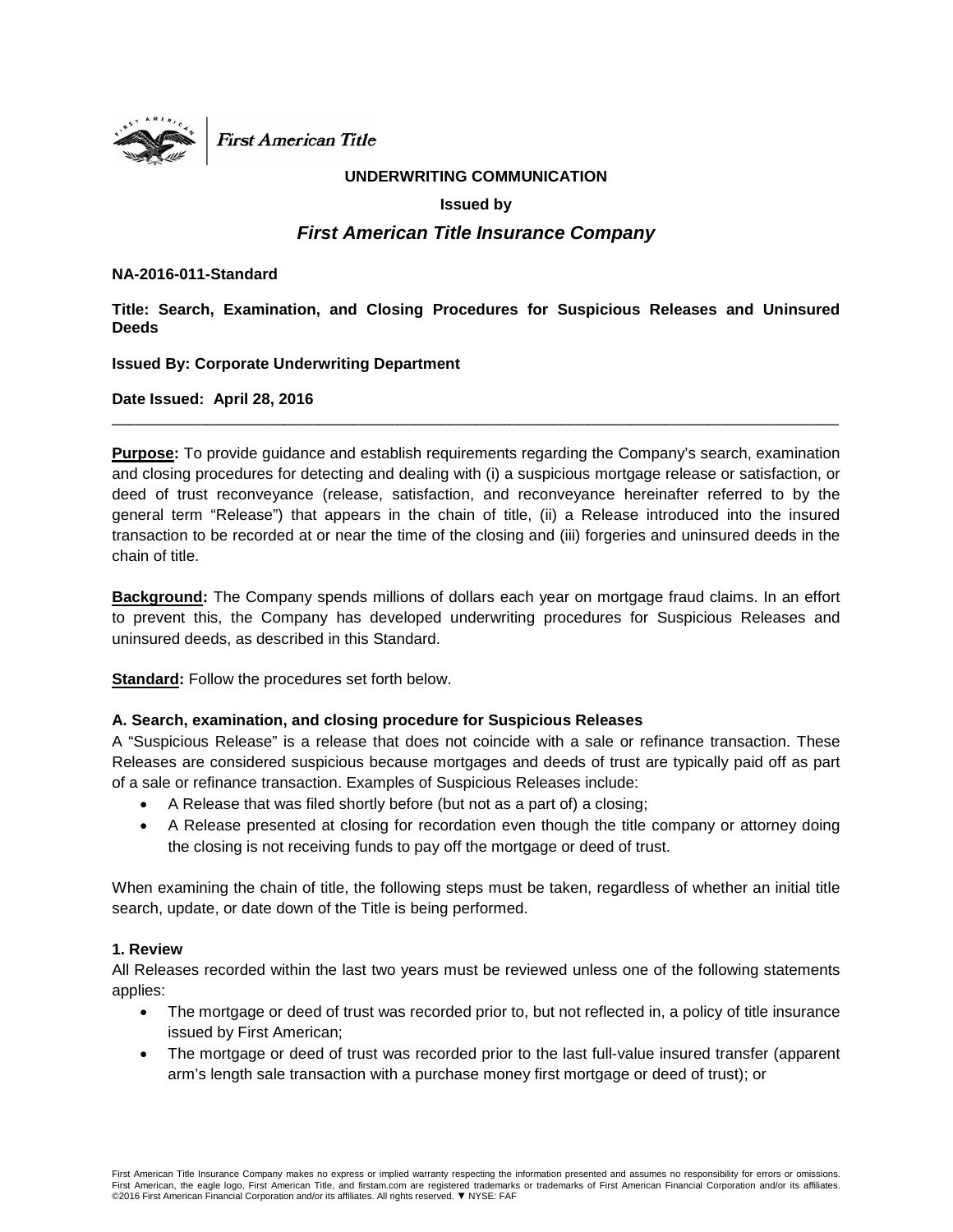• The mortgage or deed of trust was recorded more than 15 years ago and there is nothing further in the Public Records (i.e. an assignment) to indicate that the debt secured by the mortgage has not been paid in full.

If review is required, confirm that all of the following criteria are met:

- The Release is a full, valid release of the entire property to be insured;
- The Release was recorded subsequent to a new mortgage or deed of trust in favor of an institutional lender, the proceeds from which would have logically been used to pay off the obligation secured by the released mortgage (i.e., the timing of the recordation of the Release makes sense because it coincides with the recordation of a new mortgage with a similar or greater face amount); and
- The Release does not appear questionable on its face to the examiner (a questionable release may include those that are executed by the borrower, are hand written, or are "doctored up" in any way, etc.).

#### **2. Exception and/or requirement**

If the review confirms that all of the foregoing criteria are met, then no further steps are required. If, however, the criteria are not met, the following exception and/or requirement (as applicable in your jurisdiction) must be raised:

#### **EXCEPTION**

"[Mortgage or Deed of Trust] recorded [insert recording reference for mortgage or deed of trust] and the effect of a document purporting to be a release thereof recorded [insert recording reference for release].

NOTE: The Company will require satisfactory proof of full payment of the debt secured by the said [Mortgage or Deed of Trust] prior to removing this exception or insuring the contemplated transaction."

#### **REQUIREMENT**

"Evidence satisfactory to the Company that the debt secured by [Mortgage or Deed of Trust] recorded [insert recording reference for Mortgage or Deed of Trust] has been paid in full."

#### **3. Closing**

The closer, escrow officer, title officer, attorney or agent who closes the transaction is responsible for verifying that the Suspicious Release requirements are met by doing one or more of the following:

- Contact the lender and obtain verification that it has been paid off and has a zero balance;
- Require copies of the cancelled payoff checks; or
- Obtain other appropriate evidence of payment. If you are not certain of what evidence is acceptable, reach out to underwriting.

In addition, the closer, escrow officer, title officer, attorney or agent who closes the transaction must follow these same verification procedures for any Releases that appear in Title date downs prior to closing, or for any Release that is presented for recordation at the closing.

#### **B. Search, examination, and closing procedure for uninsured deeds**

An uninsured deed is a deed that does not correspond with a transaction insured by a title insurance company. Uninsured deeds require greater scrutiny because, without the involvement of a title insurer to monitor the transfer and verify the identities of the parties, the risk of fraud is greater. An uninsured deed may be identified by one or more of the following traits: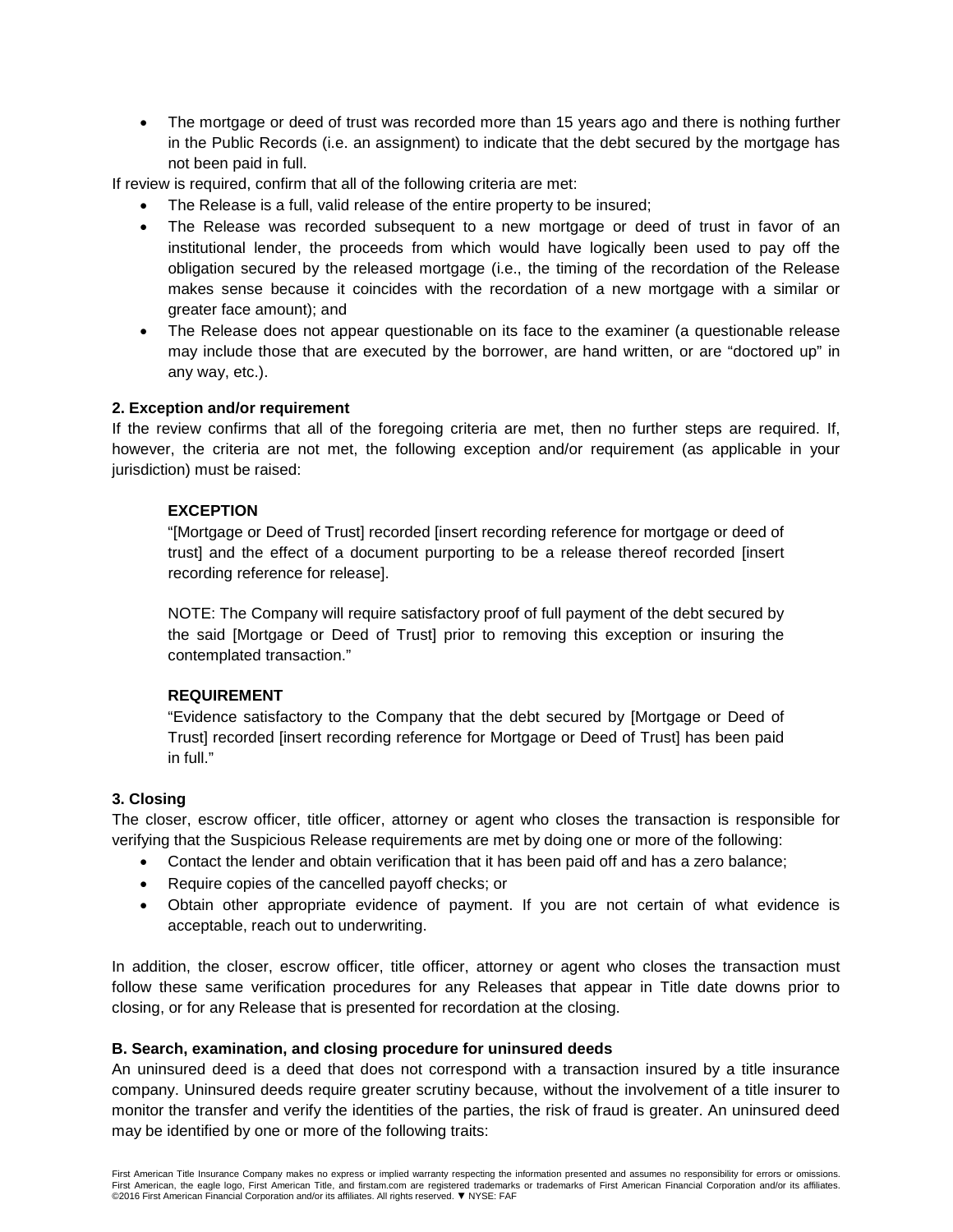- The deed does not include a title company name or title order/escrow number on its face;
- The deed includes an "accommodation stamp" on its face;
- The deed is hand-written; or
- The deed includes other marks or stamps (or the absence thereof) on the deed that are inconsistent with deeds recorded by title insurance companies in the state and county where the property is located.

When examining the chain of title, the following steps must be taken, regardless of whether an initial title search, update, or date down of the Title is being performed.

#### **1. Review**

All uninsured deeds recorded within the last five years must be reviewed unless a subsequent insured deed has been recorded or one of the following circumstances apply:

- The deed is a family transfer from the record owner(s) to his/her/their family trust or a transfer from a family trust back to the trustors/settlors of the trust;
- The deed reflects an interspousal or interfamily transfer where no one is being removed from title or is losing any of their previous interest in the title. (An example of this type of deed would be a deed executed solely for purpose of changing status of the owners from tenants in common to joint tenancy. On the other hand, a deed from one spouse to the other should appear suspicious if the grantor is thereby removed from title, and the deed is not accompanied by a final divorce decree authorizing such transfer.); or
- The deed was recorded in conjunction with a final court order determining ownership. (For example, a court order pursuant to a probate, divorce, or quiet title action affecting the property.)

If review is required, confirm that the uninsured deed is valid. Consider the following when reviewing the validity of an uninsured deed:

- Is the signature of the grantor genuine? Has it been compared to a reliable signature, such as the signature on a previous purchase money deed of trust or mortgage? If no purchase money mortgage exists to perform this comparison, compare the signature on the uninsured deed to his or her signature appearing on other documents in the chain of title;
- Is the notary public reliable? In some states, online searches can be performed to determine whether or not the notary public is in good standing;
- Is the property owner occupied? Many forgeries, particularly those that do not involve family members, involve either vacant land or non-owner occupied property. This is not always the case; therefore whether the property is vacant or non-owner occupied is not determinative of insurability, but it may be a factor;
- Was consideration paid for the transfer? Again, this is useful information but not determinative; and
- How long ago was the deed recorded? Our standard for carefully scrutinizing uninsured deeds includes a five-year time period. This is because in many jurisdictions, five years may help with a variety of defenses, including with an adverse possession defense. But generally speaking, the newer the uninsured deed, the more suspicion it deserves.

Determining whether an uninsured deed is valid can be difficult. When in doubt, err on the side of caution.

#### **2. Vest back and add appropriate exception and/or requirement**

If the review confirms that the uninsured deed is valid, then no further steps are required. If, however, the validity of the deed cannot be confirmed, title must be vested back to the last insured transfer and the following exception and/or requirement (as applicable in your jurisdiction) must be included: